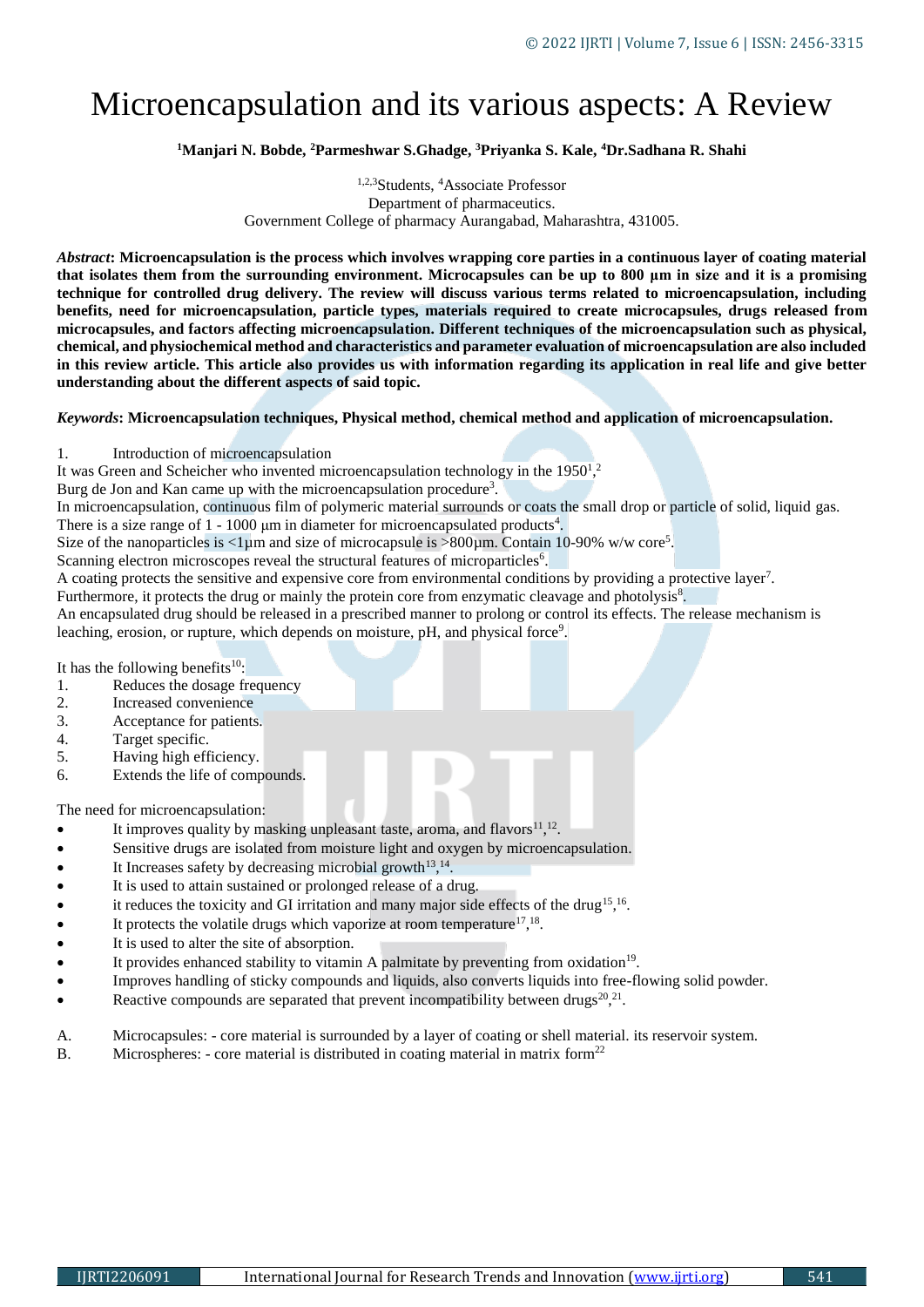

# I. **The core: {internal phase, fill}**

The core is a specific material, it can be liquid or solid. The formation of the core takes place prior to encapsulation.

Table 1: materials required for microencapsulation.

| Solid core  | Active ingredients, stabilizer, diluents, excipients, release rate influencers<br>$\vert$ e.g., Dextrin, Bases, Herbicides, Pharmaceuticals, Biocides, Minerals <sup>23</sup>                                         |  |
|-------------|-----------------------------------------------------------------------------------------------------------------------------------------------------------------------------------------------------------------------|--|
| Liquid core | Dissolved or dispersed material<br>e.g., Perfumes, Solvents, Vegetable Oils, Pesticides, Dyes, Catalysts, Bleaches,<br>Cosmetics, Insecticides, Sugars, Salts, Acids, Pigments, Fungicides, Nutrients <sup>24</sup> . |  |

# **II. The coat: (all, shell, coating membrane)**

It is the layer of material which coats or covers the core material. Composition of coating may involve Inert polymer, Plasticizer, and Coloring agent<sup>25</sup>.

Some desired properties of coating material.

- Controlled release in specific conditions
- Have strength, flexibility, im-permeability, stability, and optical properties.
- Have ability to form cohesive film with core.
- It should be inert, compatible, and stable for core material.
- $\bullet$  It should be pliable, tasteless, non-hygroscopic and less viscous<sup>26</sup>.

# **Table 2: - Coating materials**

| Polymers  |                                                    | Example                                                                      |  |  |
|-----------|----------------------------------------------------|------------------------------------------------------------------------------|--|--|
| A.        | Natural polymers                                   |                                                                              |  |  |
| a.        | <b>Proteins</b>                                    | Gelatin.<br>Collagen,<br>Gluten.<br>Albumin,<br>casein.<br>peptides $27$ .   |  |  |
| b.<br>c.  | Carbohydrates<br>Chemically modified carbohydrates | Agarose, chitosan, Starch, Carrageenan,                                      |  |  |
|           |                                                    | maltodextrins.<br>Polydextran,<br>Polystarch,<br>cyclodextrins <sup>28</sup> |  |  |
| <b>B.</b> | Synthetic polymers                                 |                                                                              |  |  |
| a.        | Biodegradable                                      | Lactides, Glycolides and                                                     |  |  |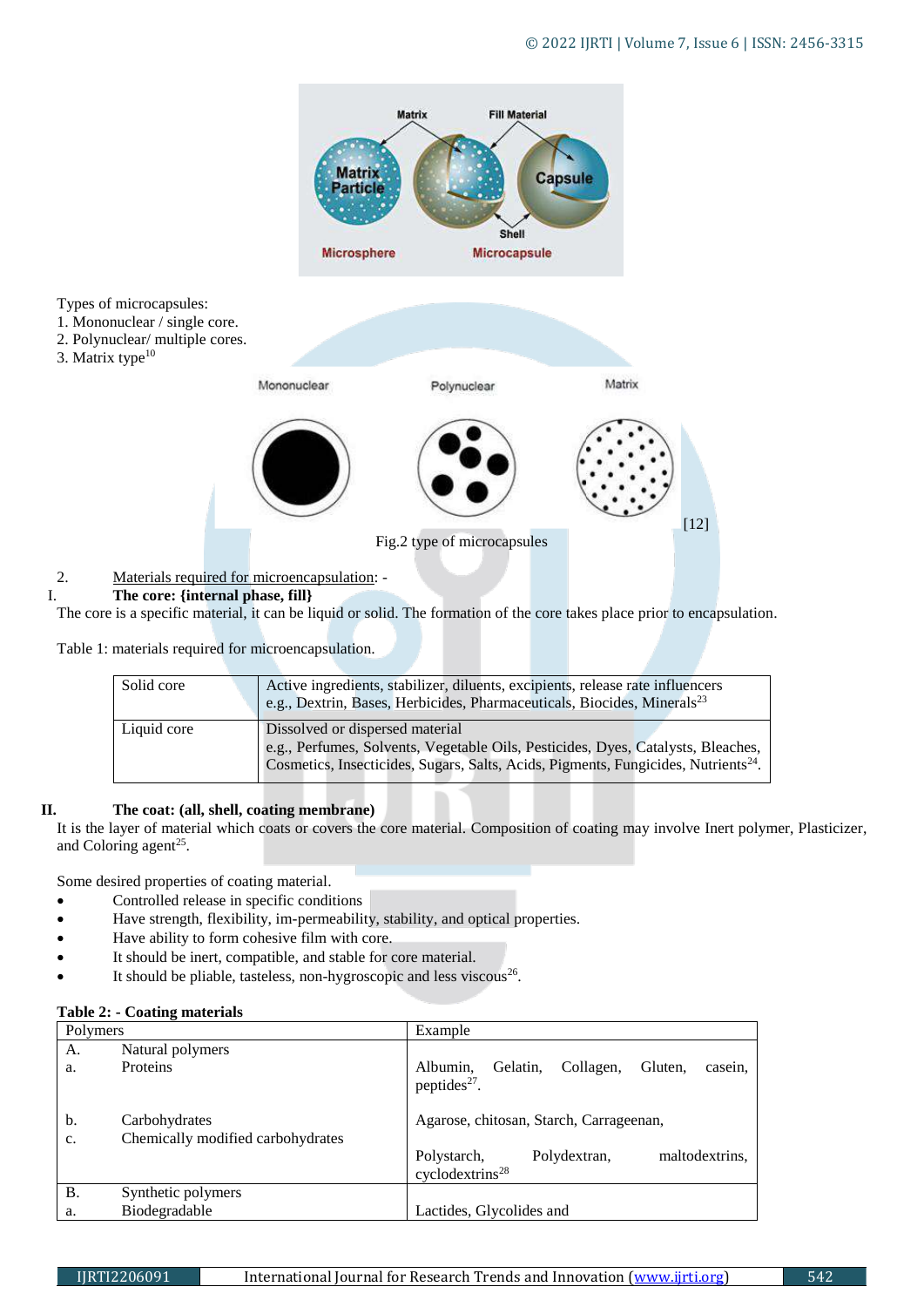|                                                               |                        | alkly cyanoacrylates,<br>Co-polymers<br>poly<br>poly-<br>anhydrides <sup>29</sup>                                                                                                          |
|---------------------------------------------------------------|------------------------|--------------------------------------------------------------------------------------------------------------------------------------------------------------------------------------------|
| b.                                                            | Non-biodegradable      | Polymethyl methacrylate (PMMA),<br>Acrolein,<br>Glycidyl<br>methacrylate.<br>Epoxy<br>polymers <sup>30</sup> , <sup>31</sup> .                                                             |
| C.<br>Depending upon Solubility<br>Water soluble resins<br>a. |                        | Gelatin, Gum Arabic, starch, poly vinyl pyrrolidine,<br>methyl cellulose, Carboxy methyl cellulose, Hydroxy<br>methyl cellulose, Poly vinyl alcohol, Arabinogalactan,<br>Polyacrylic acid. |
| b.                                                            | Water insoluble resins | Ethyl cellulose, Polyethylene, Poly methyl acrylates,<br>poly amide (Nylon),<br>Poly (ethylene vinyl acetate) cellulose nitrates,<br>silicones, poly(lactide-co-glycolides)                |
| D.                                                            | Waxes and Lipids       | Paraffin, carnauba, spermaceti, bees wax, steric acid,<br>stearyl alcohol,<br>Glyceryl stearate, diacylglycerols.                                                                          |
| Ε.                                                            | Enteric resins         | Shellac, cellulose acetate phthalate,<br>$Zein^{32}$ .                                                                                                                                     |

# 3. Mechanism of drug release: -



# **Fig: Type of mechanism of drug release.**

a. Degradation:

The drug is dissolved and uniformly distributed in the matrix. The matrix and drug are strongly attached, but on degradation the drug is released. Diffusion takes more time than degradation.

b. Diffusion:

When shell comes in contact with dissolution fluid, it penetrates the shell, dissolves the core, and drug releases or leaks out. Rate of drug release depends on:

- a) Rate of dissolution fluid to penetrate the wall of microcapsules
- b) Rate of drug dissolution in dissolution fluid.
- c) Rate at dissolved drug leak out and disperse from surface.
- It obeys Higuchi's equation,
- $Q = [D/J (2A ε CS) CS t]$  ½

Whereas,

- Q is the amount of drug released per unit area of an exposed surface in time t;
- D is the diffusion coefficient of the solute in the solution;
- A is the total amount of a drug per unit volume;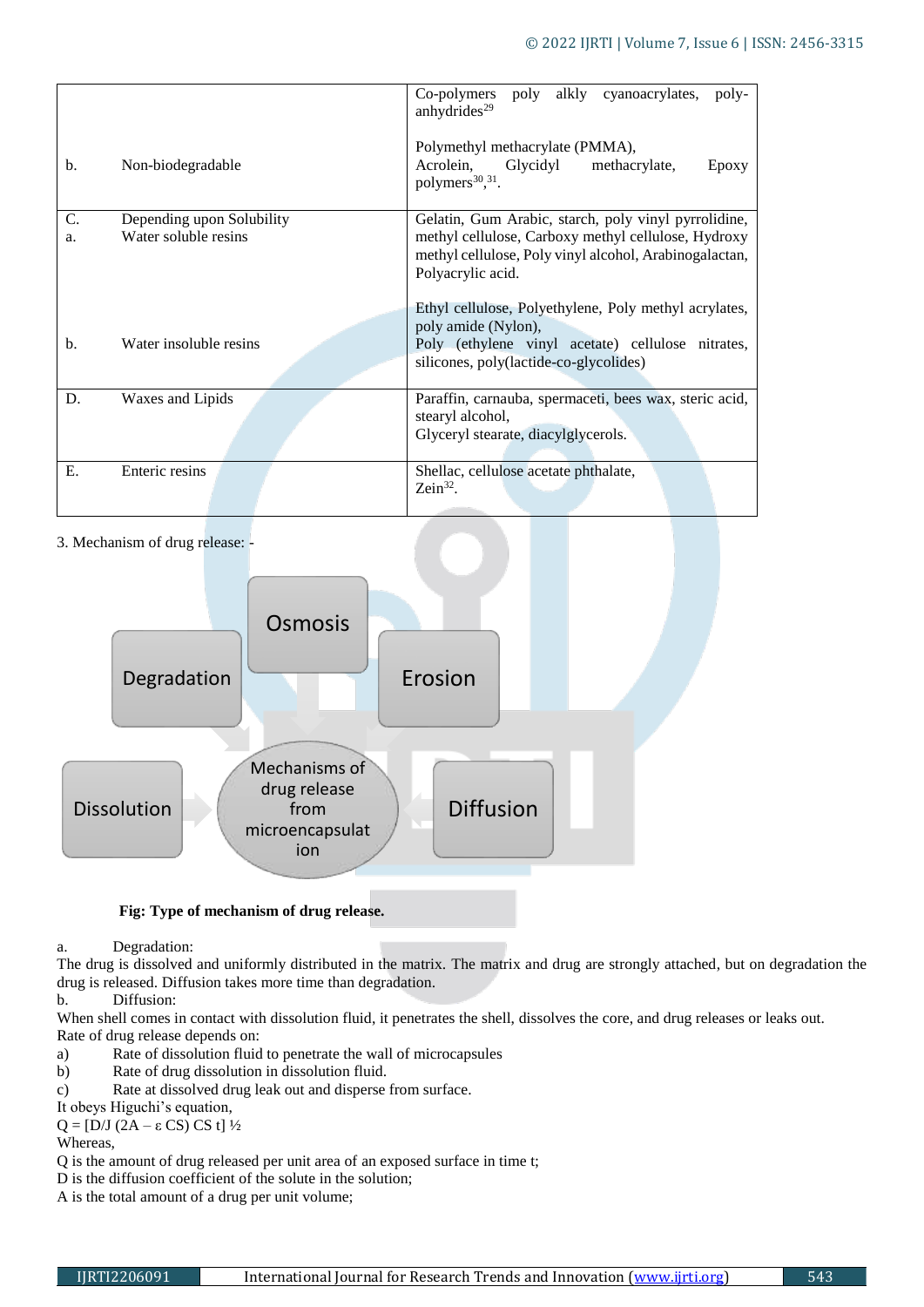CS is the solubility of drug in permeating dissolution fluid;

ε is the porosity of the wall of the microcapsule;

J is the tortuosity of the capillary system in the wall.

The above equation can be simplified to  $Q = vt$  where, v is the apparent release rate.

c. Dissolution

Polymer coat dissolves as it solubilises in dissolution fluid. Dissolution rate determining in release rate. Coating thickness and solubility of it in dissolution fluid influences rate of drug.

d. Osmosis

Coating wall acts as a semipermeable membrane and allows to create osmotic pressure diffusion outside and inside microcapsules. It takes drug out of microcapsule by small pores in the coating wall.

e. Erosion Change in pH: -

It affects the solubility of the coating material. The material may remain intact in an acidic environment but gets solubilised by changing pH to alkaline environment.

Change in temperature: -

Temperature sensitive release- wall material collapses when exposed to temperature.

Fusion activated release-

Coating material melts in contact with increased temperatures and releases the drug<sup>33</sup>, <sup>34</sup>, <sup>35</sup>.

Some other release mechanisms are there as follows,

- a. External pressure which mechanically breaks microcapsules.
- b. Internal pressure it allows microcapsule to break wall.
- c. Microcapsule wall abrasion, it is used for fragrance release.
- d. In Burning when heat increases fire retardants releases<sup>36</sup>
- 3. Encapsulation efficiency influenced by these:

High solubility of polymer in organic solvent Low solubility of polymer in water\* Low concentration of polymer High DP/CP ratio Slow solvent removal rate

> Slow solidification rate of microparticles

Low encapsulation efficiency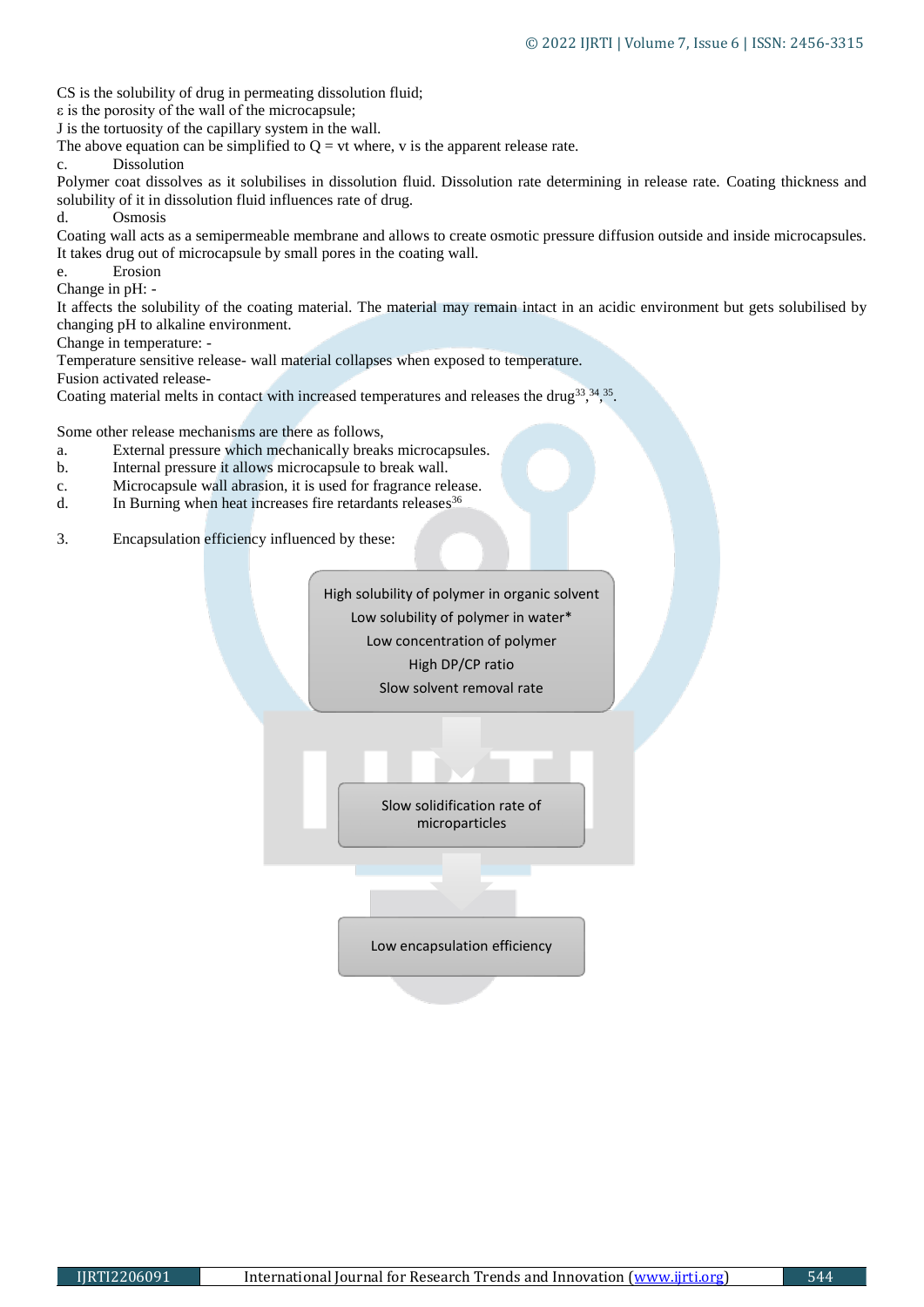Low solubility of polymer in organic solvent High solubility of polymer in water\* High concentration of polymer Low DP/CP ratio Fast solvent removal rate

Fast solidification rate of microparticles

Fast encapsulation efficiency

#### **Fig 2: Factors influencing encapsulation efficiency<sup>37</sup> .**

- a. Viscosity of dispersed phase.
- b. Volume fraction of dispersed phase to continuous phase.
- c. Amount of drug in dispersed phase.
- d. Concentration of surfactant.
- e. Operating parameters:

Rate of stirring

Temperature,

Pressure [8,12]

#### **4. Techniques for preparation of microencapsulation:**

Table 3: Type of preparation methods of microencapsulation<sup>38</sup>,<sup>39</sup>: -

| Physical methods                                                                                                                                                                                                                                                                                           | Chemical methods                                                                                                                                                                              | Physio-chemical methods                                                         |
|------------------------------------------------------------------------------------------------------------------------------------------------------------------------------------------------------------------------------------------------------------------------------------------------------------|-----------------------------------------------------------------------------------------------------------------------------------------------------------------------------------------------|---------------------------------------------------------------------------------|
| Air suspension method/ Fluidized bed<br>coating<br>Coacervation method<br>Lyophilisation/freeze drying<br>Multi-orifice centrifugal extrusion process<br>Pan coating<br>Spray drying /spray congealing<br>Spray cooling<br>Spinning disk<br>Super critical fluids-based tech.<br>Vibrational jet technique | Solvent evaporation method<br>Solvent extraction<br>Polymerisation<br>Single emulsion method<br>Double emulsion method<br>Hydrogel microspheres<br>Liposomal entrapment<br>Co-crystallisation | Molecular inclusion complexation<br>Inotropic gelation method<br>Sol-gel method |

## 5. Methods for microencapsulation

# **A. Physical methods for microencapsulation**

# **i. Air suspension method (Wurster method)/ Fluidized bed coating**

Solid core is coated as well as dried. Which is suspended in an upward air stream suspension and solutions of coating material (polymer) in volatile solvent<sup>40</sup>. By using air, core material is fluidized and coating material is sprayed over it, in a hot environment. Drying rate is directly proportional to the temperature of the air stream. It efficiently applies a uniform layer of shell material onto the core particles. It has a specific capsule size distribution. It forms microcapsules having a diameter of about  $20$ -1500 $\mu$ m<sup>41</sup>. Different fluidized bed coating methods are: (a) Top spray (b) Bottom spray, and (c) Tangential spray<sup>42</sup>.

Advantage: It is Capable to use shell material like polysaccharides, proteins, emulsifiers, fats, enteric coating, powder coatings, etc. The controlled release properties are more versatile with this $43$ . Improved control and flexibility compared to pan coating. Disadvantage: - Process is repeated several times. Agglomeration of particles may occur. It is not suitable for temperature-sensitive  $compounds<sup>44</sup>$ .

# **ii. Coacervation method** (Salting out)

Affinity of deposition of polymer around the core by changing pH, polarity, temperature, solubility etc. Simple coacervation has single molecule present and coacervation are formed by unavailability of solvent $45$ . In complex coacervation ionic or electrostatic interaction between two or more oppositely charged polymers leads to coacervate formation<sup>46</sup>. Formaldehyde is used as a hardening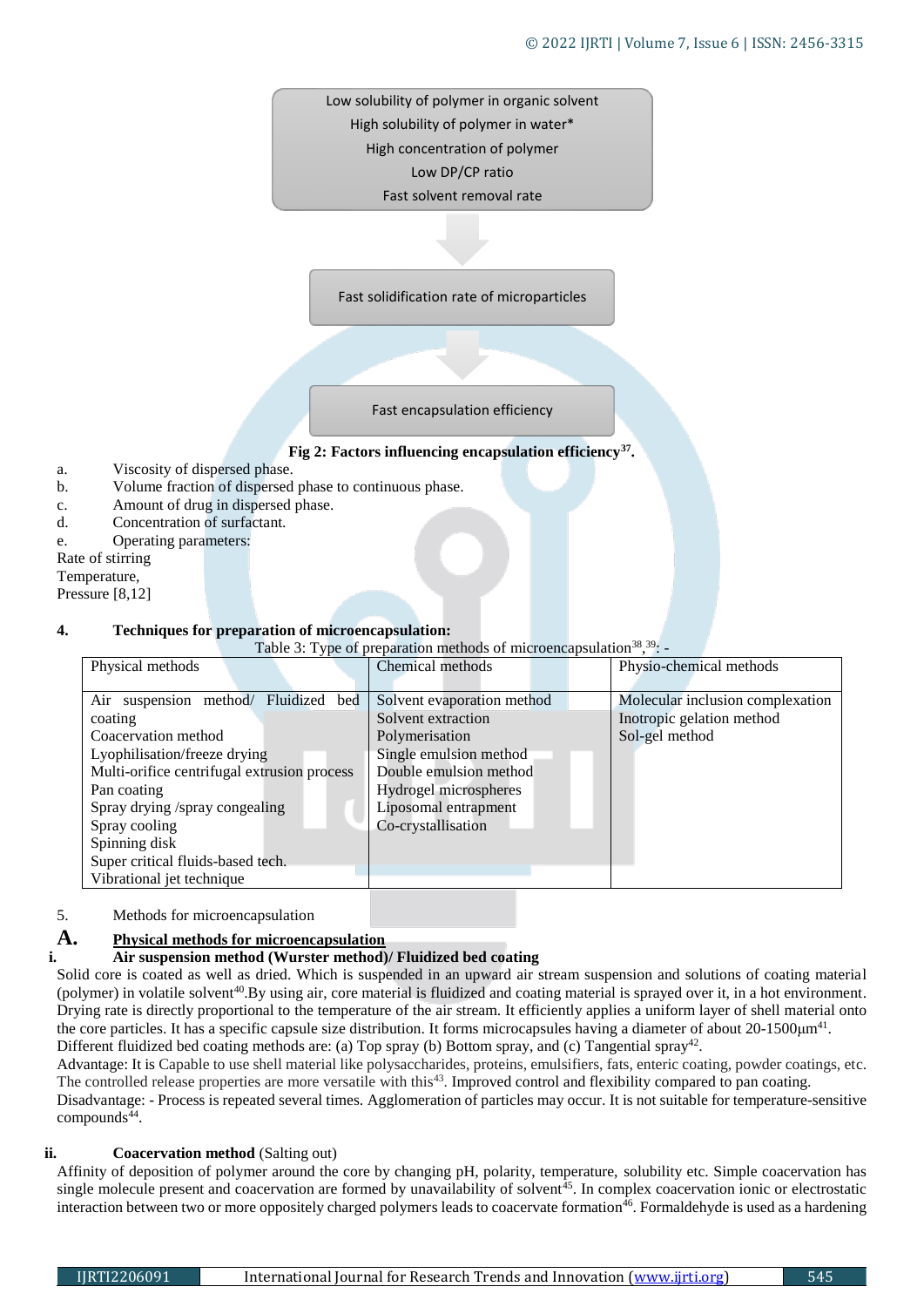agent. Coacervation is a phase separation encapsulation process that is most commonly used after spray drying<sup>47</sup>. The microcapsules formed from this method have a size range of about 2-1200μm.

Advantages: High payload. High encapsulation efficiency. It Can be used for heat-sensitive drugs.

Disadvantages: Toxic chemical agents are used. Complex coacervates are highly unstable. Method is complex to perform<sup>48</sup>.

#### **iii. lyophilization/freeze drying**

It is a multistage process,

a) Freezing,

b) Sublimation (primary drying),

c) Desorption (secondary drying)

d) Storage and it is resulting into dry material $49$ .

It can be preceded by formation of a matrix or an emulsion of core and coating material that will be sprayed after drying and microcapsules/microspheres will form. Lyophilisation can form microcapsules of a size of about 1-1000 μm.

Advantages: Used for thermosensitive material and aroma.

Disadvantages: It is time consuming. Expensive for processing, storage and transport<sup>50</sup>.

#### **iv. Multi-orifice Centrifugal extrusion method**

This method is developed by South West Research Institute (SWRI). In this method liquid core material flows through inner tube and coating material (which should be immiscible with core) flows through annular tube around  $it^{51,52}$ . Vibrational or rotational movement of tubes forms unbroken rope which splits into round droplets after clearing nozzle<sup>53</sup>. Due to effect of surface tension, coating material covers the core material<sup>54</sup>,<sup>55</sup>. The wall of droplets solidified by cooling or by gelling bath. The resultant microcapsules may have a size of about 400-2000um. Most of the forming droplets are of  $\pm 10\%$  of the mean diameter. Advantage: Suitable for bioencapsulation

Disadvantages: High temperature, only suitable for liquid or slurry.

# **v. Pan coating**

It is the oldest industrial method of formation of small coated particles. The coating material can be gradually applied or sprayed over core material that are tumbled in pan. Warm air is passed for removal of coating solvent. Sometime, drying oven may use. Microcapsules formed from this method may have diameter about 600-5000 μm.

Advantages: Low-cost equipment

Disadvantages: Core size should be >600 um. It is Difficult to control. It requires high skill<sup>56</sup>.

# **vi. Spray drying /spray congealing**

In this method core material is solubilized, dispersed, or emulsified with solution of coating material<sup>57</sup>. It is the continuous conversion of liquid to solid particulate, by spraying feed into hot drying medium. The microcapsules formed from this method have a size of about  $5-5000 \mu m^{58}$ .

There is very tiny difference between these two methods,

a) Spray drying has rapid evaporation of solvent

b) Spray congealing solidification is completely thermally

Advantages: Versatile, Easy to scale-up. High encapsulation efficiency. Good stability of the finished product. Used for the encapsulation of lipid-soluble vitamins (e.g., b-carotene, vitamins A, D, and E).

Disadvantage: High temperature. Agglomeration of particles may occur; some particles remain uncoated<sup>59</sup>.

#### **vii. Spray cooling/spray chilling**

It is very similar to spray drying having difference in the use of cooled or chilled air in it<sup>60</sup>. In this method atomization of mixture of core material and coating material under cold air current resulted in solidification of droplets in which coating material encapsulates the core material. Spray cooling gives microcapsules having size of about 20-300μm.

Advantage: Used for encapsulating water-soluble vitamins (e.g., ascorbic acid) Thermosensitive materials can be used<sup>61</sup>.

Disadvantages: Difficult to control particle size. Formed microcapsules are not stable**.**

#### **viii. Spinning disk**

Rotating disk is filled with suspension of core material in liquid coating material. This disk has a spinning action which allows coating material to coat over core particles. By using centrifugal force, coated particles are cast from edge of disk and solidified by cooling. The coated particle has a size range of about 5-1500μm.

Advantages: It is rapid, cost-effective, and relatively simple. It has high production efficiencies $62$ .

# **ix. Super Critical Fluids (SCF) based tech**

SCF is a solvent at a specific temperature and pressure above its critical point. Various compounds can form this condition including carbon dioxide, water, propane, nitrogen etc. but  $CO<sub>2</sub>$  is most commonly used. Use of SCF for several applications by means of coprecipitation and encapsulation<sup>63</sup>.SCF-based processes are classified into three categories: -

- a) As a solvent: Rapid Expansion of Supercritical Solutions (RESS) and derived processes
- b) As an anti-solvent: Supercritical Anti-Solvent (SAS) precipitation and derived processes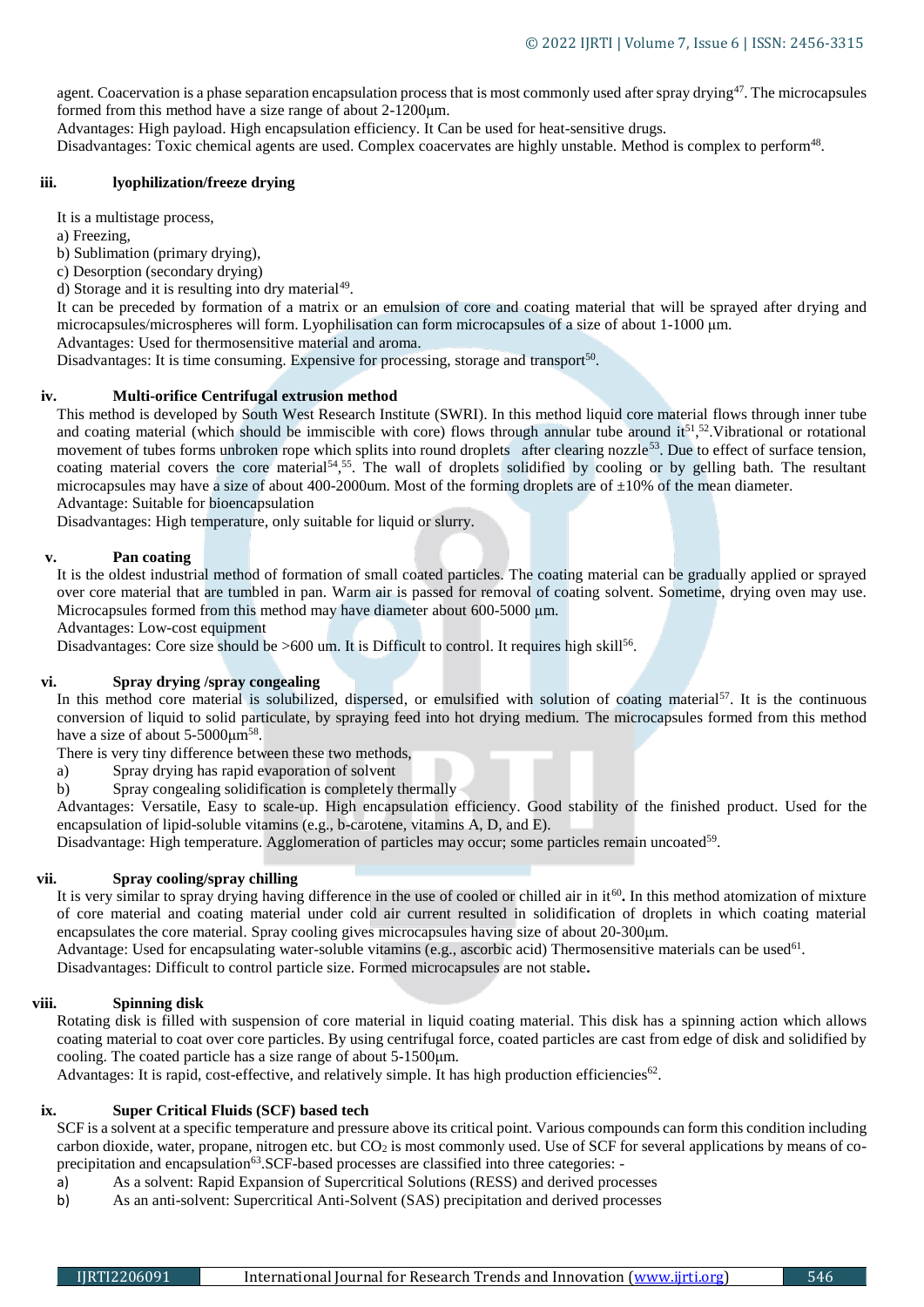c) As a solute: Particles from Gas Saturated Solutions (PGSS) and derived processes.

Advantages: use of the supercritical fluid. Eliminates or reduces the use of toxic organic solvents in the process (3). Prepare microcapsules oriented for inhalation purpose.

Disadvantage: Degradation of thermolabile compounds may occur64, 65.

## **x. Vibrational jet technique/Prilling**

For this method, basic principle of formation of droplets from a polymer extruded through nozzle using cutting or vibrational forces. Micro granulation or core shell encapsulation is conducted using a laminar flow nozzle and a vibrational nozzle Advantages: High yields of production. Easy to scale-up.

Disadvantages: High temperature. Risk of orifice clogging<sup>66</sup>.

# **B.** Chemical methods for microencapsulation i. Solvent evaporation method

## **i. Solvent evaporation method**

Coating material (polymer) dissolved in volatile solvent; it should be immiscible with liquid vehicle phase. On the basis of hydrophilicity and hydrophobicity of core material, it is dispersed or dissolved in coating material. The core coating material mixture or dispersion is dispersed in liquid vehicle phase with continuous stirring to obtain specific size of microcapsule. Shrinking of the coat material around the core material occurs which results in hardening of microcapsules. Generally, water insoluble polymers are used. The microcapsules formed by this method may have a diameter of about  $0.5{\text -}1000\mu{\text{m}}^{67}$ .

Advantages: Easy, simple and convenient. It requires less time. Does not require special apparatus. It has less hazardous chemicals. Disadvantages: Not suitable for the encapsulation of highly hydrophilic drugs. Lab scale production<sup>68</sup>

#### **ii. Solvent extraction**

It is a two-step process. Drug is dispersed in small amounts in a continuous phase. Then, further continuous phase and additional extraction agents are added at sufficient amount to absorb the entire solvent leaching from solidifying microspheres. For, one step process, without emulsification step, the drug/matrix dispersion is immediately homogenized with continuous phase that is capable of dissolving total amount of dispersed phase solvent at once.

Advantages: Used for encapsulation of vitamins, food supplements, oil-soluble substances.

Disadvantages: It requires careful setting of physicochemical parameters for homogenisation<sup>69</sup>,<sup>70</sup>.

#### **iii. Polymerisation/polycondensation**

This new method forms protective microcapsule coatings in situ. Microencapsulation by polymerization has a reaction of core material and continuous phase; both of them may be liquid or gas. The core material is dispersed in a continuous phase. Reactive water-soluble monomer undergoes condensation by nebulizing dispersion or solution of core material with monomer and catalyst. Polymerization occurs over the core material and it is then encapsulated. It gives microcapsules having a size range of about 0.5- 1100μm.

Types of polymerization methods:

- a) Interfacial polymerization
- b) Interfacial cross linking
- c) In situ polymerization
- d) Matrix polymerization

Advantages: Microcapsules having narrow size distribution can be obtained. It does not require any specific equipment. Disadvantages: Difficult to control polymerization around the core. Chemicals and free radicals used in this technique are hazardous<sup>71</sup>.

#### **iv. Single emulsion method**

In this method polymer is dissolved in a volatile solvent, which should be water immiscible. After that drug is dispersed or dissolved in this polymer solution. Followed by emulsification with water and emulsifier. The solvent is removed by extraction or evaporation, resulting in the formation of compact microparticles<sup>72</sup>.

Advantages: It can be used to encapsulate hydrophobic drugs through oil-in water (o/w) emulsification process. Disadvantages: It Cannot be used for hydrophilic drugs.

#### **v. Double emulsion method**

In this method polymer dissolved organic solvent is emulsified with aqueous solution of water-soluble drug and water in oil emulsion is formed by using homogenizer or sonicater. With vigorous stirring, this primary emulsion is emulsified with excess amount of water and forms a W/O/W emulsion. Solvent is removed with extraction or evaporation.

Advantages: Encapsulation of hydrophilic drugs in an aqueous phase with high encapsulation efficiency. It is widely used for the development of protein delivery<sup>17</sup>.

## **vi. Hydrogel Microspheres**

In this method, gel-type polymers (Alginate) are dissolved in an aqueous solution and drug is dissolved in that solution mixture. Atomization by using appropriate devices gives microdroplets. These fall into a hardening bath (Calcium chloride) that is slowly stirred.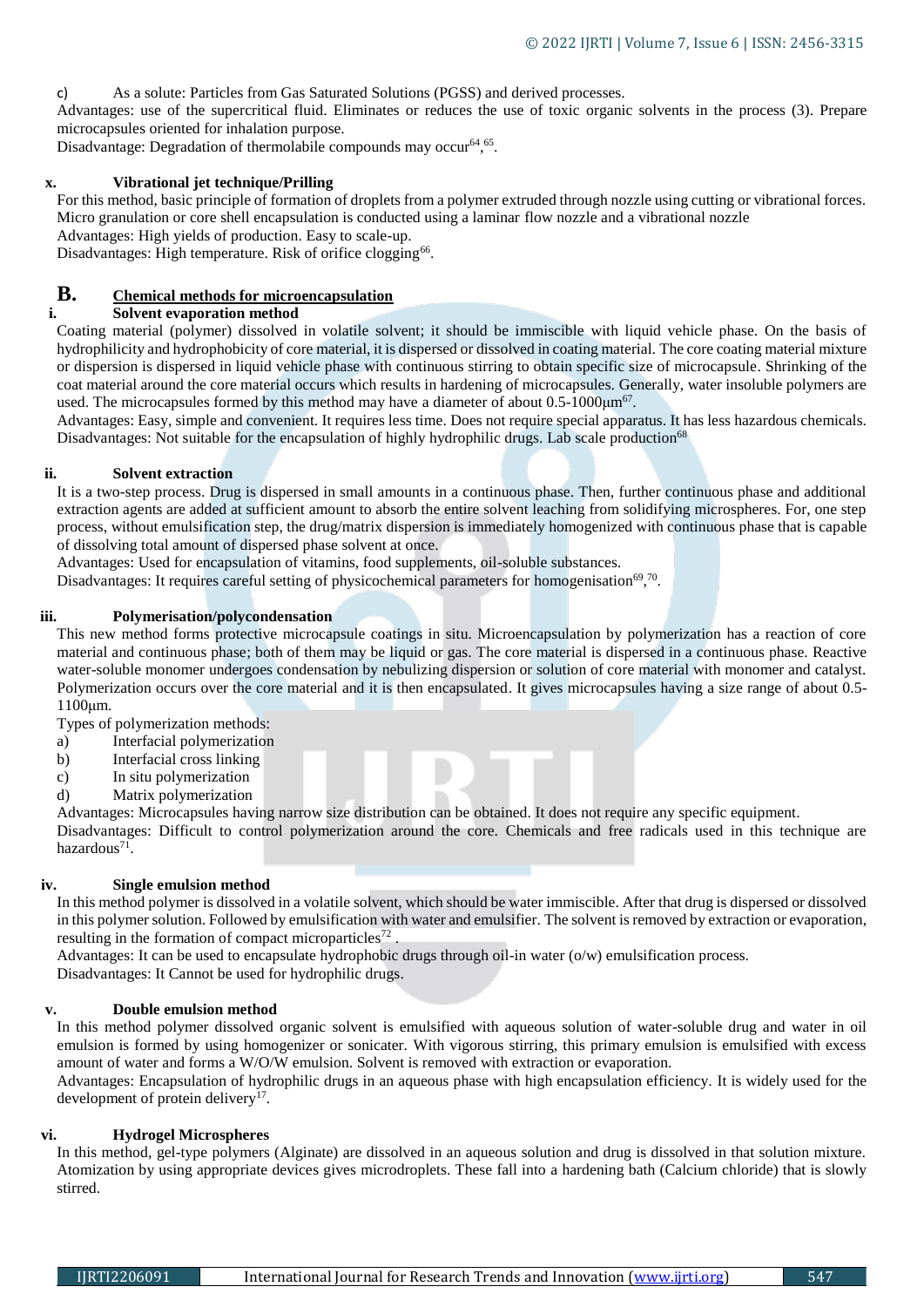Advantages: It avoids residual solvent in microsphere. Particle size can be controlled by using size extruders or by varying the flow rate of the solution.

#### **vii. Liposomal entrapment**

Liposomes consist of single or multiple lipid bilayer systems in which lipids are concentric around aqueous space. It is the result interaction of a hydrophilic head and a hydrophobic tail between phospholipid in water. The spherical shape of liposomes is gained by using sufficient energy, supplied by solvent evaporation, extrusion, sonication etc.

Advantages: Either hydrophilic or lipophilic material can be encapsulated. It has efficient controlled delivery. It can be used for the delivery of vaccines, hormones, enzymes, and vitamins into the body.[9] High bioavailability, biocompatibility and biodegradability.

Disadvantages: Cost level, Poor physical and chemical stability<sup>59</sup>,<sup>65</sup>.

## **viii. Co-crystallisation**

It is also known as co-precipitation**.** It is a new encapsulation method in which sucrose is used as a matrix for incorporation of core materials. A supersaturated sugar syrup is prepared and maintained at optimum temperature to prevent crystallization. Add the core material to this syrup for encapsulation. Mixing the syrup induces agglomeration and nucleation. Agglomerates are discharged from the vessel and these encapsulated products are dried to the desired moisture.

Advantages: Simple and inexpensive. It can be used for encapsulation of food flavors.

The product had good shelf life since the crystals precluded oxygen<sup>73</sup>,<sup>74</sup>.

# **C. Physio-chemical methods for microencapsulation**

# **i. Molecular inclusion complexation**

It is the encapsulation method, which takes place at the molecular level. Entrapment of guest (active) compound by host (polymer) by using physiochemical forces like hydrogen bonding, van der wall's forces or hydrophobic interaction<sup>65</sup>Cyclodextrin is used as encapsulating agent (9). It has hydrophobic internal part and hydrophilic external part. Apolar guest molecules can be entrapped by apolar internal cavity through hydrophobic interaction. βcyclodextrin protects guest compounds against oxidation, heat degradation, evaporation, and also increases solubility.

Advantage: Very efficient to protect unstable compounds.

Disadvantage: It is restricted to apolar compounds only. β cyclodextrin is expensive. Undesirable release of complexes may occur<sup>75</sup>.

# **ii. Inotropic gelation**

It is the physicochemical process in which hardening of droplets occurs by chelating polyelectrolytes with ions  $(Ca^{++}, A1^{+++}, Zn^{++})$ . It causes molecules to form an outer film polymer gel layer.

The process of gelation can be external or internal. Dissolved mixture of coating material and core material atomized within ionic solution. Capsules are formed by ionic interaction. Instead of ionic solution, if thermal parameters are used, it will be known as thermal gelation.

Advantages: Low polydispersity, High encapsulation efficiency. It is a water-based technique and avoids organic solvents and temperature**.**

Disadvantages: Higher quantity non-uniform particle size. Limited study about ionic pair combinations and polymers**,** High porosity-promotes intensive burst $76,77$ .

# **iii. Sol-gel method**

This method involves adsorption on glass surfaces incorporation in porous glass powder, or entrapment in a polymer matrix. It is a polycondensation reaction between a molecular precursor and a liquid phase; it forms colloidal solution (Sol) and is then subsequently converted to an oxide network (gel). The microcapsules produced by this method have tiny sizes of about 2-20μm. Advantages: Low cost, low use of chemical Inorganic shell with high thermal conductivity. Simple and safe. Vacuum does not require.

Disadvantages: It may change chemical and biological properties of encapsulated materials due to reduced degree of freedom and interaction with inner surface of pores<sup>78</sup>.

6. Characterization of microcapsules: -

a. Particle size and morphology: -

It is determined by different methods

a) Laser diffraction

b) Electron microscopy- Scanning electron microscopy (SEM) it gives both external and internal microstructure in the form of real image. Transmission electron microscopy (TEM) gives shell thickness of microcapsules.

- c) Dynamic light scattering it checks Brownian motion of the particle.
- d) Atomic force microscopy and interferometry may be applied for the quantitative characterization of surface coarseness.

e) Confocal laser scanning microscopy (CLSM) is a non-destructive visualization technique that gives information about the structure, surface, and inside of particle<sup>79</sup>,  $80$ .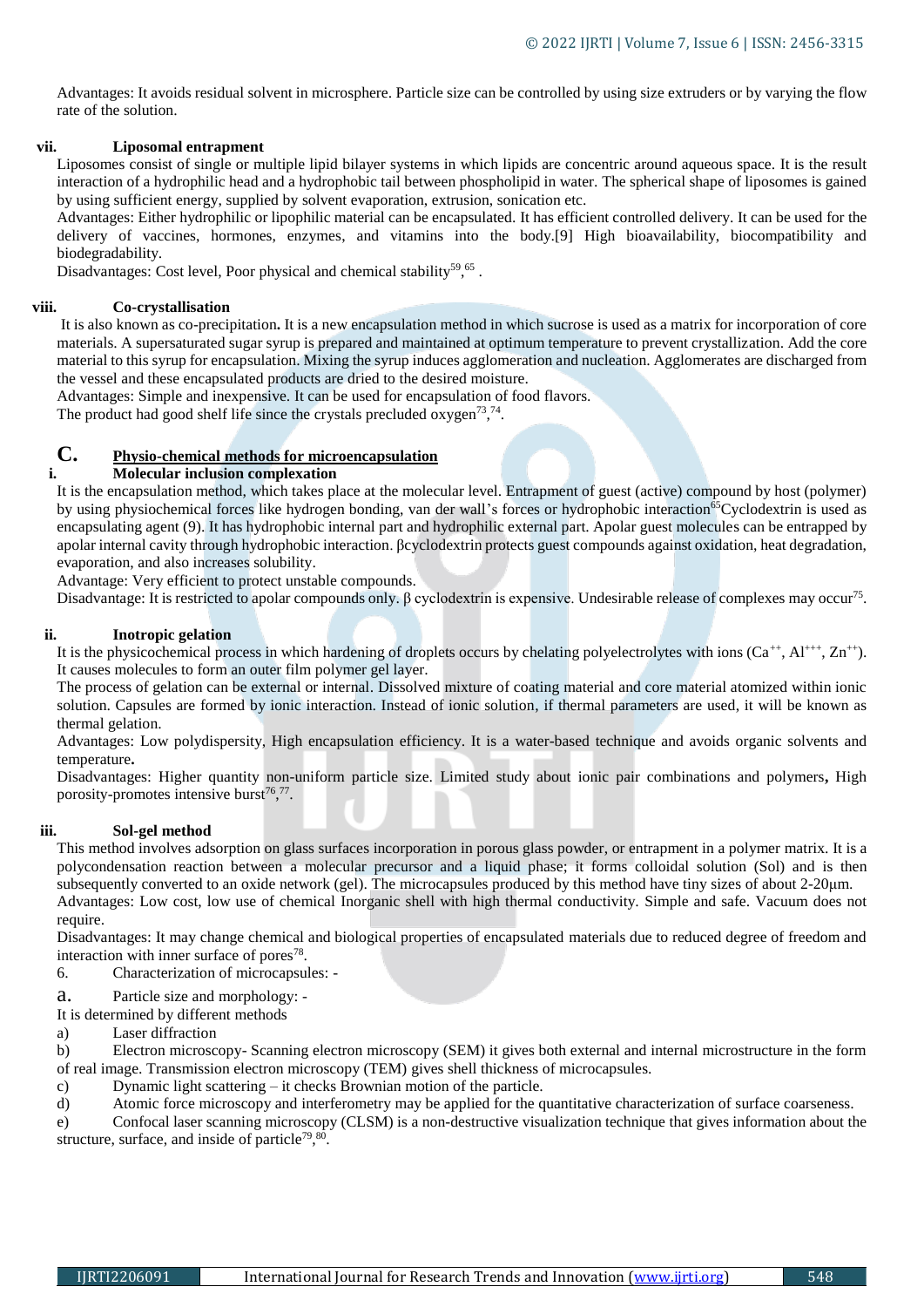b. Carr's index and Hausner's ratio –

To calculate bulk density of mixed microcapsules Hausner's ratio and Carr's index from by using poured density or tapped density, which are previously measured using measuring cylinders.

Formula for Hausner's ratio-

Hausner's ratio (HR)=ρT/ρB

Whereas,

 $ρT$  is tapped density and  $ρB$  is bulk density

Formula for Carr's index-

Carr's Index = [Tapped Density-Bulk Density/Tapped Density]  $\times 100^{81}$ ,<sup>82</sup>

c. Bulk density

Weigh accurate microcapsules and then transfer to a 100ml cylinder to obtain apparent volumes of between 50 and 100ml. Bulk Density ( $\rho \rho$ )= [Weight of Microcapsules (g) (M) / Bulk Volume (ml)(V)]

**Whereas** 

 $M =$  mass of the powder,

Vo = volume of the powder.

To measure density of microspheres multi volume pycnometer is used.

d. Angle of repose-

Angle of repose is measured using fixed funnel and free-standing cone methods. Determination of angle of repose of microcapsules is carried out by,

Angle of repose  $\theta$  = tan-1 (H/R) Whereas,  $H =$  Height of the pile;

 $R =$  Radius of the pile.<sup>83</sup>

e. Determination of drug loading encapsulation efficiency and microcapsule yield

Encapsulation efficiency is the amount of core material that is encapsulated by coating material against the total amount of core material that was used for encapsulation. The average amount of drug is determined by extraction of drug samples by microencapsulation with methanol. Followed by filtration and appropriate dilution with methanol, the resultant concentration is examined by UV spectrophotometry.

% Drug loading = weight of drug/weight of microcapsules

%Encapsulation efficiency= [% Actual drug content/%theoretical drug content]  $\times$ 100

% Yield= $M/M_0 \times 100$ 

Whereas,

 $M = Weight of microcapsules$ 

 $M_0$  = Total expected weight of drug and polymer.

f. Drug release kinetics

To find the mechanism of release of drug from microcapsules. Four models of drug release are used as follows.

- a. Zero order kinetics,
- b. Higuchi,
- c. Korsmeyer-Peppas and
- d. Makoid-Banakar<sup>84</sup>.

g. Chemical composition of microcapsule shell

To know the chemical composition of the microcapsule shell, three methods are used.

a) Attenuated total reflectance- Fourier Transform Infrared (ATR-FTIR) spectroscopy: - It gives the information about interaction between molecules, outer portion of microcapsule and their component.

b) X-ray photoelectron spectroscopy (XPS): - It is used to analyze microcapsule coat composition. X-ray removes the electrons from the shell.

c) Time-of-Flight Secondary Ion Mass Spectroscopy (ToF-SIMS): - It is qualitative method. It is used to study the outside area of wall microcapsules with depths of  $1-2$  nm<sup>85</sup>.

h. Determination of contact angle

It measures the wetting properties of microcapsules. It is used to measure the quality of a solid surface. It gives information about the nature of microcapsules such as hydrophilicity and hydrophobicity.

It is measures at solid/air/water surface place a droplet in circular cell mounted above objective of inverted microscope.

i. Thickness of coating

Thickness of microcapsules is determined by using the equation: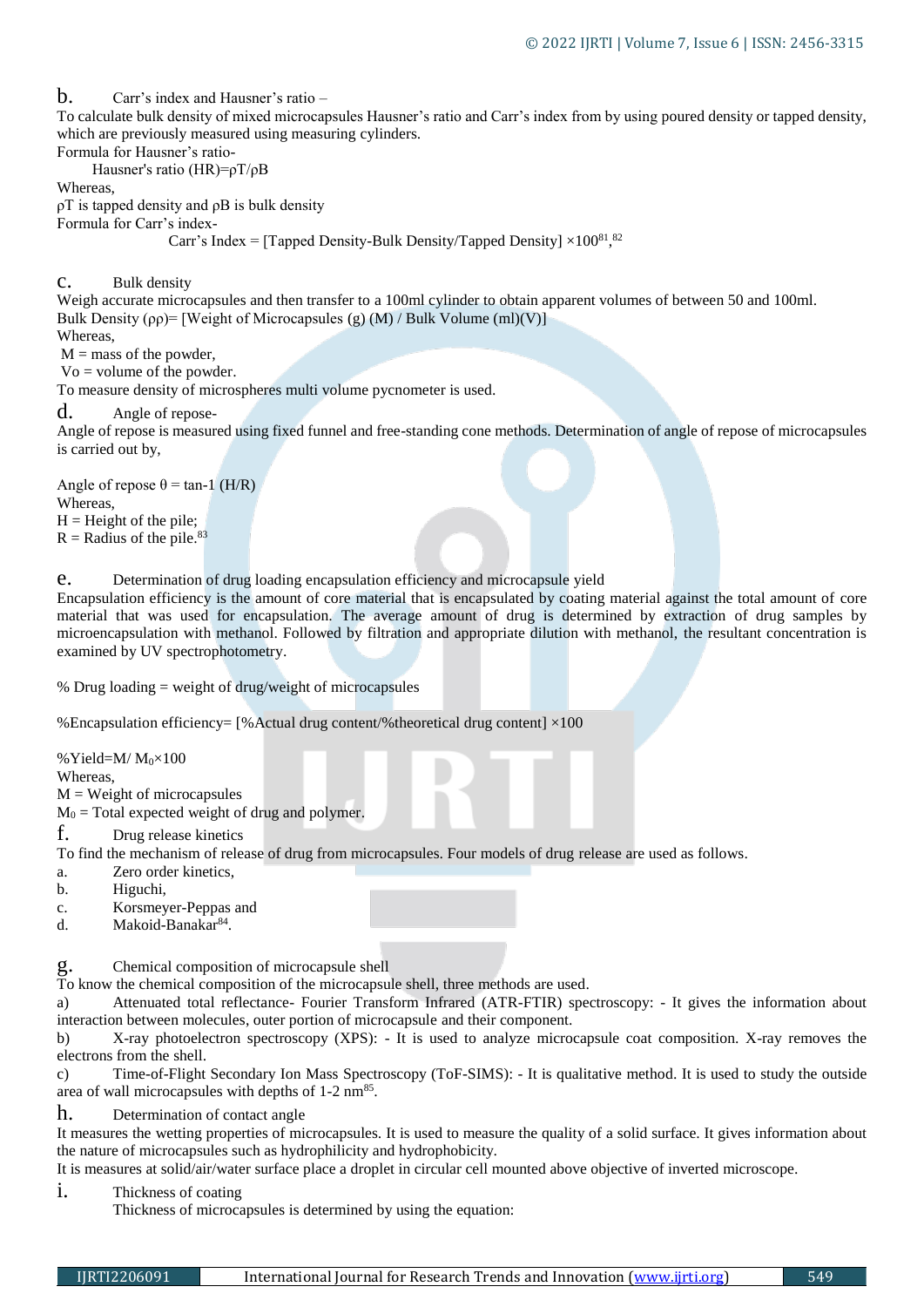# $h = r (1-p) d1 / 3[pd2 + (1-p) d1]$

Whereas:

h =wall thickness of microcapsules,

 $r =$  arithmetic mean radius,

 $d1$  = density of core material,

d2= density of coating material,

p = proportion of medicaments in microcapsules.

# j. Isoelectric point

To calculate isoelectric point of microcapsules electrophoretic mobility of microcapsules is measured using micro electrophoresis apparatus. The mobility of microcapsules is related to surface charge, ionisable behaviour, and ion absorption nature of microcapsules.

# k. In vitro drug release

It may be carried out in different pH conditions like pH 1.2 and pH 7.4 USP rotating basket and paddle apparatus. The sample should be taken out after particular time intervals and replaced with the same medium.

The drug release profile is determined by using the plot of the amount released function of time<sup>86</sup>.

# l. Porosity

This property depends upon composition of wall material of microcapsule and technique which is used to produce microcapsule. It controls the permeability of volatiles within the capsules and determines the oxidative stability of the core.

Porosity is determined by gas displacement pycnometer and electron microscopy.

Positron emission destruction life-long spectroscopy (PALS) is generally used in studying porous systems, mostly polymers.

# m. Surface hydrophobicity

It is a physical property of molecules that are repelled by water. It is based on core material and wall material. In a study, it was found that globular proteins like whey and soy protein, were used as wall materials forms soluble aggregate through surface hydrophobic interaction after high pressure treatment. Hence, surface hydrophobicity is a very critical physical parameter which should be considered.

# n. Solubility

Solubility evaluation of microcapsules is used to determine, whether the core material is released in the medium or not. It depends on the core material used for encapsulation.

# o. Surface tension

Surface tension is the tendency of a fluid surface to behave as a stretched elastic membrane. The forces causing this are cohesive forces and interfacial forces. It is used to measure the quality of liquid. Surface tension is measured by drop tensiometers.

# p. Hygroscopicity

It is the property of microcapsules, that when exposed to an environment with high relative humidity, tend to absorb moisture from the environment. It may affect on stability of microcapsules. This property of the microcapsules can be determined by using the sorption isotherms during storage. The Sorption isotherms of the microcapsules are determined by the gravimetric static method.

# q. Mechanical properties

Microcapsules should be mechanically firm at the time of processing and storage. The mechanical properties of the microcapsules include elastic modulus, a rupturing force that is required to rupture the capsule. A study consists of Atomic Force Microscopy combined with Epifluorescence Microscopy was successfully used to determine the mechanical properties and release behaviour of fluorescently filled microcapsules.

# Heat and light stability

The compounds like vitamins, pigments are sensitive to processes like pasteurization, sterilization, baking etc. Microencapsulation helps to protect or prevent degradation. There are many heat and light sensitive compounds. Microencapsulation increases heat and light stability of compounds<sup>87</sup>,<sup>88</sup>.

- 7. Some applications of microencapsulation: -
- It increases absorption and bioavailability of dietary phenolic compounds<sup>89</sup>.
- Microencapsulation is used for cell and enzyme immobilization. It allows the reuse of enzymes and provides stability to enzymes<sup>90</sup>.
- It increases shelf life of fatty acids and also maintains bioavailability of n-3PUFA (polyunsaturated fatty acids)<sup>91</sup>.
- Microencapsulation enhances performance of probiotics during fermentation, downstream processing, and utilisation in commercial products<sup>92</sup>.
- It is used for the production of beverages.
- It protects the liquid crystals.
- It has a major role in textiles.
- Microencapsulation in agriculture led to low wastage and greater safety for users as well as the environment.
- Void microspheres that are filled with deuterium in a gaseous phase used to control nuclear fusion.
- When various metals get encapsulated in polyurea, it shows recoverability and recycling benefits.

 Microencapsulation with polymeric system used for delivery of DNA vaccines which gives prolonged, immune response through sustained release of DNA encoding a protein antigen<sup>93</sup>.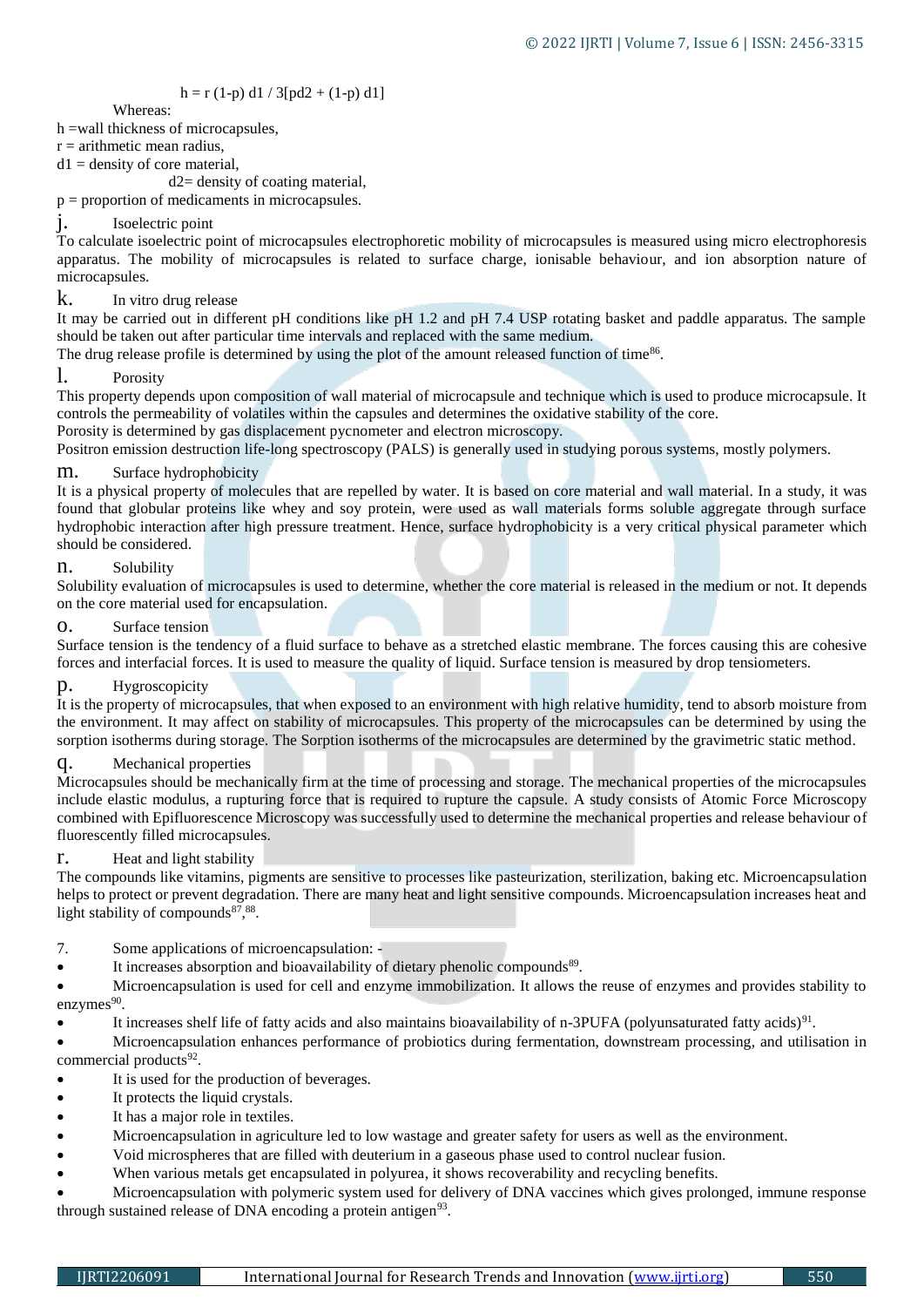Conclusion:

As an important component of novel drug delivery systems microencapsulation plays a vital role. With microspheres and microcapsules, this technology allows for the creation of unique carriers. A wide variety of factors contribute to the success of microencapsulation. This microencapsulation can be made using various methods depending on what we need to accomplish from it. It is applicable in various fields such as pharmaceuticals, textiles, food technology, agriculture, etc.

<sup>4</sup>Suganya V, Anuradha V. Microencapsulation and nanoencapsulation: a review. Int. J. Pharm. Clin. Res. 2017;9(3):233-9.

<sup>5</sup>Mathiowitz E, Kreitz MR, Brannon-Peppas L. Microencapsulation. Encyclopedia of controlled drug delivery. 1999; 2:493-546.

<sup>6</sup>Sachan NK, Singh B, Rao KR. Controlled drug delivery through microencapsulation. Malaysian J Pharm Sci. 2006;4(1):65-81.

<sup>7</sup>Meyer AS, Heinonen M, Frankel EN. Antioxidant interactions of catechin, cyanidin, caffeic acid, quercetin, and ellagic acid on human LDL oxidation. Food Chemistry. 1998 Jan 1;61(1-2):71-5.

<sup>8</sup>Tiwari S, Verma P. Microencapsulation technique by solvent evaporation method (Study of effect of process variables). International journal of pharmacy & life sciences. 2011 Aug 1;2(8)..

<sup>9</sup>F. Gibbs, Selim Kermasha, Inteaz Alli, Catherine N. Mulligan B. Encapsulation in the food industry: a review. International journal of food sciences and nutrition. 1999 Jan 1;50(3):213-24..

<sup>10</sup>Jyothi SS, Seethadevi A, Prabha KS, Muthuprasanna P, Pavitra P. Microencapsulation: a review. Int. J. Pharm. Biol. Sci. 2012;3:509-31.

<sup>11</sup> Krishna Sailaja A, Jyothika M. A review on microcapsules. CIBTech Journal of Pharmaceutical Sciences. 2014;4. <sup>12</sup>Dubey R. Microencapsulation technology and applications. Defence Science Journal. 2009;59(1):82.

<sup>13</sup>Nitika A, Ravinesh M, Chirag G, Manu A. Microencapsulation, A novel Approach in Drug Delivery. A review, Indo Glob. J. Pharm. Sci. 2012;2(1):1-20.

<sup>14</sup>KUMARI B, KISHAN H, YADAV J. A Comprehensive Review on Microencapsulation Technology.

<sup>15</sup> Krishna Sailaja A, Jyothika M. A review on microcapsules. CIBTech Journal of Pharmaceutical Sciences. 2014;4. <sup>16</sup>Gunjan A, Sharma N, Gupta M, Khinchi MP, Verma R, Mishra SS. A review of microencapsulation as novel drug delivery. Asian J. Pharma. Edu. Res. 2012; 1:53-66.

<sup>17</sup>Mishra DK, Jain AK, Jain PK. A review on various techniques of microencapsulation. Int J Pharm Chem Sci. 2013;2(2):962-8.

<sup>18</sup>Venkatesan P, Manavalan R, Valliappan K. Microencapsulation: a vital technique in novel drug delivery system. Journal of Pharmaceutical Sciences and Research. 2009 Dec 1;1(4):26-35.

<sup>19</sup>Bansode SS, Banarjee SK, Gaikwad DD, Jadhav SL, Thorat RM. Microencapsulation: a review. International journal of pharmaceutical sciences review and research. 2010 Mar;1(2):38-43.

<sup>20</sup>Kaur LP, Sharma S, Guleri TK. Microencapsulation: A new era in noval drug delivery. IJPRBS. 2013;2(2):456-68. <sup>21</sup>Boh B, Šumiga B. Microencapsulation technology and its applications in building construction materials Tehnologija mikrokapsuliranja in njena uporaba v gradbenih materialih. RMZ–Materials and Geoenvironment. 2008;55(3):329-44. <sup>22</sup>Reineccius GA. Liposomes for controlled release in the food industry.

<sup>23</sup> Jain NK. Controlled and novel drug delivery CBS publishers & distributors. Daria Gang, New Delhi. 1997:101-27. <sup>24</sup>Singh MN, Hemant KS, Ram M, Shivakumar HG. Microencapsulation: A promising technique for controlled drug delivery. Research in pharmaceutical sciences. 2010 Jul;5(2):65.

<sup>25</sup>Keshari R, Rathore KS, Bharkatiya M, Mishra A. Microencapsulation drug delivery system-an overview. PharmaTutor. 2016 Dec 1;4(12):20-8.

<sup>26</sup>Shekhar K, Madhu MN, Pradeep B, Banji D. A review on microencapsulation. Int. J. Pharm. Sci. Rev. Res. 2010 Nov;5(2):58-62.

<sup>27</sup> Toshio Y, Mitsuru H, Shozo M, Hitoshi S. Specific delivery of mitomycin c to the liver, spleen and lung: Nano-and m1crospherical carriers of gelatin. International Journal of Pharmaceutics. 1981 Apr 1;8(2):131-41.

<sup>28</sup>Jain RA. The manufacturing techniques of various drug loaded biodegradable poly (lactide-co-glycolide)(PLGA) devices. Biomaterials. 2000 Dec 1;21(23):2475-90.

<sup>29</sup>Wakiyama N, Juni K, Nakano M, Preparation and evaluation in vitro of polylactic acid microspheres containing local anesthetics. Chemical and Pharmaceutical Bulletin. 1981 Nov 25;29(11):3363-8..

<sup>1</sup>Ghosh SK. Functional coatings and microencapsulation: a general perspective. Functional Coatings: by polymer microencapsulation. 2006 Jun 6:1-28. **.** 

<sup>&</sup>lt;sup>2</sup>Patil RT. Influence of amine and anionic polymer reactants on aqueous charged film encapsulation of two model proteins and a viral vaccine. Temple University; 1999.

<sup>3</sup>Vyas SP, Khar RK. Drug delivery to bone marrow. Targeted and controlled drug delivery, novel carrier systems. 2002:562-85.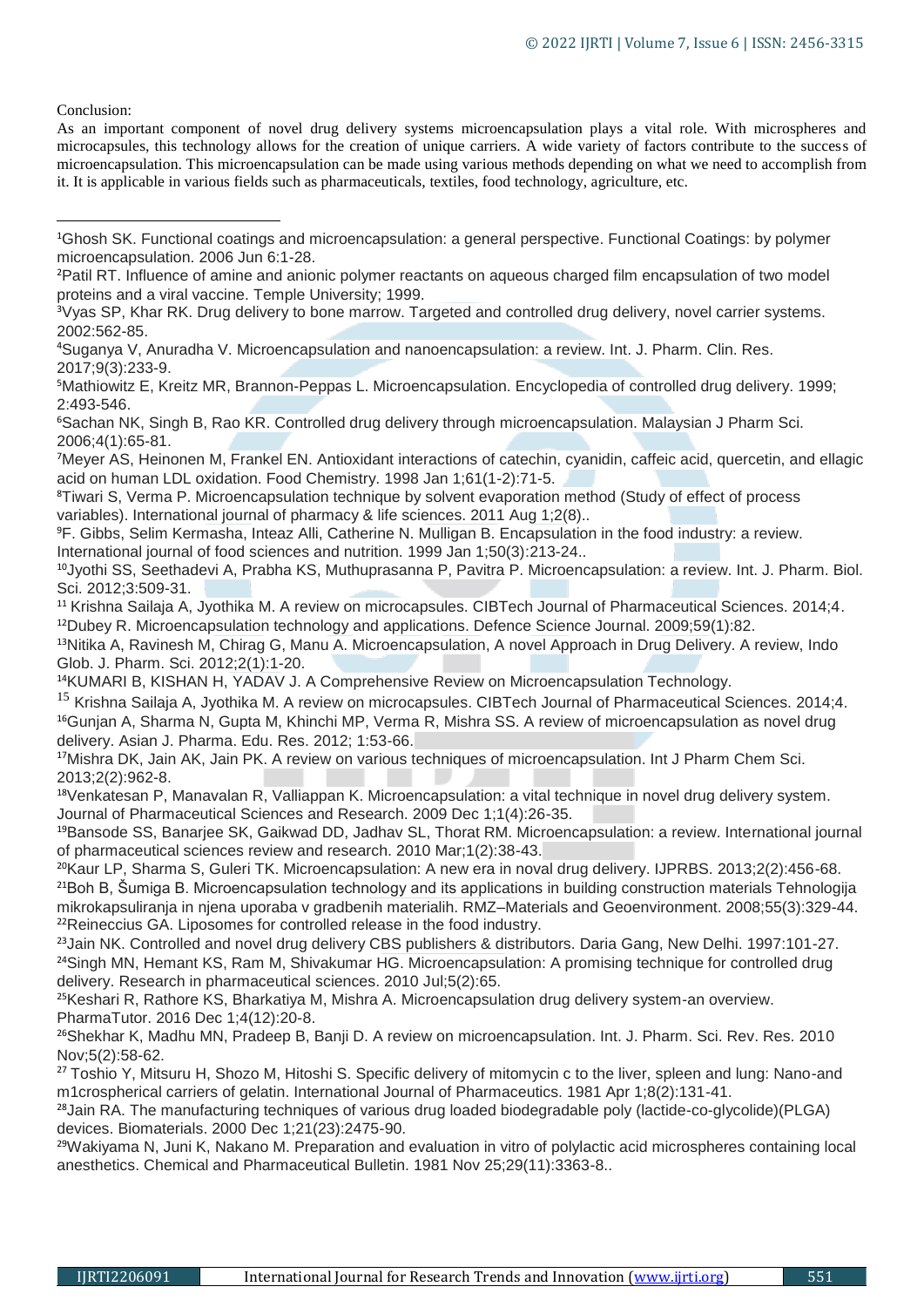<sup>30</sup>Kreuter J, Nefzger M, Liehl E, Czok R, Voges R. Distribution and elimination of poly (methyl methacrylate) nanoparticles after subcutaneous administration to rats. Journal of pharmaceutical sciences. 1983 Oct 1;72(10):1146- 9.

31Margel S, Wiesel E. Acrolein polymerization: monodisperse, homo, and hybrido microspheres, synthesis, mechanism, and reactions. Journal of Polymer Science: Polymer Chemistry Edition. 1984 Jan;22(1):145-58. 32Katsuragi Y, Sugiura Y, Lee C, Otsuji K, Kurihara K. Selective inhibition of bitter taste of various drugs by lipoprotein. Pharmaceutical research. 1995 May;12(5):658-62.

33Choudhury N, Meghwal M, Das K. Microencapsulation: An overview on concepts, methods, properties and applications in foods. Food Frontiers. 2021 Dec;2(4):426-42..

34 Khandbahale SV. Microencapsulation-A novel approach in drug delivery: A review. Asian Journal of Research in Pharmaceutical Science. 2020;10(1):39-50.

<sup>35</sup>Singh MN, Hemant KS, Ram M, Shivakumar HG. Microencapsulation: A promising technique for controlled drug delivery. Research in pharmaceutical sciences. 2010 Jul;5(2):65.

<sup>36</sup>Whelehan M, Marison IW. Microencapsulation using vibrating technology. Journal of microencapsulation. 2011 Dec 1;28(8):669-88.

<sup>37</sup>Jyothi NV, Prasanna PM, Sakarkar SN, Prabha KS, Ramaiah PS, Srawan GY. Microencapsulation techniques, factors influencing encapsulation efficiency. Journal of microencapsulation. 2010 May 1;27(3):187-97.

<sup>38</sup> Abdelkader H, Hussain SA, Abdullah N, Kmaruddin S. Review on micro-encapsulation with Chitosan for pharmaceuticals applications. MOJ Curr. Res. Rev. 2018;1(2):77-84.

<sup>39</sup>Estevinho BN, Rocha F, Santos L, Alves A. Microencapsulation with chitosan by spray drying for industry applications–A review. Trends in Food Science & Technology. 2013 Jun 1;31(2):138-55.

<sup>40</sup>Ichikawa H, Fujioka K, Adeyeye MC, Fukumori Y. Use of ion-exchange resins to prepare 100 μm-sized microcapsules with prolonged drug-release by the Wurster process. International journal of pharmaceutics. 2001 Mar 23;216(1-2):67-76.

<sup>41</sup> Kumar, K. S., Tejbe, S. K., Banu, S., Lakshmi, P. N., & Bhowmik, D. Microencapsulation technology. *Indian Journal of Research in Pharmacy and Biotechnology*. 2013;*1*(3), 324.

<sup>42</sup>Coronel-Aguilera CP, San Martín-González MF. Encapsulation of spray dried β-carotene emulsion by fluidized bed coating technology. LWT-Food Science and Technology. 2015 Jun 1;62(1):187-93.

<sup>43</sup>Poshadri A, Aparna K. Microencapsulation technology: a review. Journal of Research ANGRAU. 2010;38(1):86-102. <sup>44</sup>Jamekhorshid A, Sadrameli SM, Farid M. A review of microencapsulation methods of phase change materials (PCMs) as a thermal energy storage (TES) medium. Renewable and Sustainable Energy Reviews. 2014 Mar 1;31:531-42.

<sup>45</sup>Tiwari S, Goel A, Jha KK, Sharma A. THE PHARMA RESEARCH, A JOURNAL.

<sup>46</sup>Ribeiro JS, Veloso CM. Microencapsulation of natural dyes with biopolymers for application in food: A review. Food hydrocolloids. 2021 Mar 1;112:106374.

<sup>47</sup> Timilsena YP, Akanbi TO, Khalid N, Adhikari B, Barrow CJ. Complex coacervation: Principles, mechanisms and applications in microencapsulation. International journal of biological macromolecules. 2019 Jan 1;121:1276-86. <sup>48</sup>Jain RA. The manufacturing techniques of various drug loaded biodegradable poly (lactide-co-glycolide)(PLGA) devices. Biomaterials. 2000 Dec 1;21(23):2475-90.

<sup>49</sup>Laokuldilok T, Kanha N. Effects of processing conditions on powder properties of black glutinous rice (Oryza sativa L.) bran anthocyanins produced by spray drying and freeze drying. LWT-Food Science and Technology. 2015 Nov 1;64(1):405-11.

<sup>50</sup>Silva PT, Fries LL, Menezes CR, Holkem AT, Schwan CL, Wigmann ÉF, Bastos JD, Silva CD. Microencapsulation: concepts, mechanisms, methods and some applications in food technology. Ciência Rural. 2014;44:1304-11. <sup>51</sup>O'Donnell PB, McGinity JW. Preparation of microspheres by the solvent evaporation technique. Advanced drug delivery reviews. 1997 Oct 13;28(1):25-42.

52Obeidat WM, Price JC. Evaluation of enteric matrix microspheres prepared by emulsion–solvent evaporation using scanning electron microscopy. Journal of microencapsulation. 2004 Feb 1;21(1):47-57.

53Ghosh SK. Functional coatings and microencapsulation: a general perspective. Functional Coatings: by polymer microencapsulation. 2006 Jun 6:1-28.

54Thies C. Microencapsulation. Kirk-Othmer Encyclopedia of Chemical Technology. 2000 Dec 4. <sup>55</sup>Schlameus W. Centrifugal extrusion encapsulation.

<sup>56</sup>Poncelet D. Microencapsulation: fundamentals, methods and applications. InSurface chemistry in biomedical and environmental science 2006 (pp. 23-34). Springer, Dordrecht.

<sup>57</sup>Gonçalves A, Estevinho BN, Rocha F. Microencapsulation of vitamin A: A review. Trends in Food Science & Technology. 2016 May 1;51:76-87.

<sup>58</sup>Albertini B, Passerini N, Di Sabatino M, Vitali B, Brigidi P, Rodriguez L. Polymer–lipid based mucoadhesive microspheres prepared by spray-congealing for the vaginal delivery of econazole nitrate. European journal of pharmaceutical sciences. 2009 Mar 2;36(4-5):591-601..

<sup>59</sup> Champagne CP, Fustier P. Microencapsulation for the improved delivery of bioactive compounds into foods. Current opinion in biotechnology. 2007 Apr 1;18(2):184-90.

1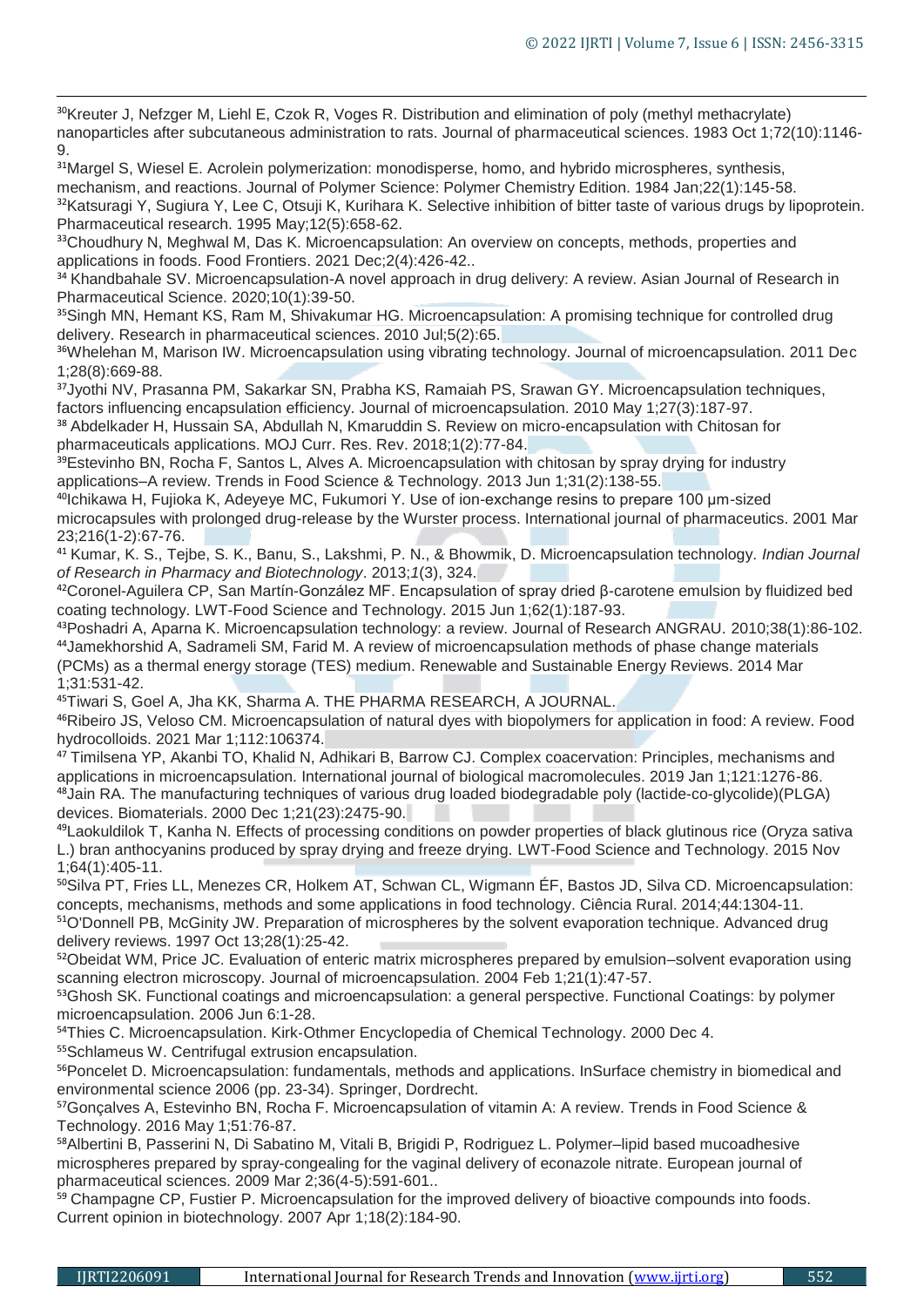60Gamboa OD, Gonçalves LG, Grosso CF. Microencapsulation of tocopherols in lipid matrix by spray chilling method. Procedia Food Science. 2011 Jan 1;1:1732-9.

<sup>61</sup>Gouin S. Microencapsulation: industrial appraisal of existing technologies and trends. Trends in food science & technology. 2004 Jul 1;15(7-8):330-47.

<sup>62</sup>Jyothi SS, Seethadevi A, Prabha KS, Muthuprasanna P, Pavitra P. Microencapsulation: a review. Int. J. Pharm. Biol. Sci. 2012;3:509-31.

Ozkan G, Franco P, De Marco I, Xiao J, Capanoglu E. A review of microencapsulation methods for food antioxidants: Principles, advantages, drawbacks and applications. Food chemistry. 2019 Jan 30;272:494-506. Bertucco A, Vetter G. High pressure process technology: fundamentals and applications. Elsevier; 2001 Oct 15. Okamoto H, Sakakura Y, Shiraki K, Oka K, Nishida S, Todo H, Iida K, Danjo K. Stability of chitosan–pDNA complex

powder prepared by supercritical carbon dioxide process. International journal of pharmaceutics. 2005 Feb 16;290(1- 2):73-81.

66Whelehan M, Marison IW. Microencapsulation using vibrating technology. Journal of microencapsulation. 2011 Dec 1;28(8):669-88.

<sup>67</sup>Jain NK. Controlled and novel drug delivery CBS publishers & distributors. Daria Gang, New Delhi. 1997:101-27. <sup>68</sup>Li M, Rouaud O, Poncelet D. Microencapsulation by solvent evaporation: State of the art for process engineering approaches. International Journal of pharmaceutics. 2008 Nov 3;363(1-2):26-39.

<sup>69</sup>Obeidat WM. Recent patents review in microencapsulation of pharmaceuticals using the emulsion solvent removal methods. Recent patents on drug delivery & formulation. 2009 Nov 1;3(3):178-92.

<sup>70</sup>Freitas S, Merkle HP, Gander B. Microencapsulation by solvent extraction/evaporation: reviewing the state of the art of microsphere preparation process technology. Journal of controlled release. 2005 Feb 2;102(2):313-32.

<sup>71</sup>Al-Kasmi B, Alsirawan MB, Bashimam M, El-Zein H. Mechanical microencapsulation: The best technique in taste masking for the manufacturing scale-Effect of polymer encapsulation on drug targeting. Journal of Controlled Release. 2017 Aug 28;260:134-41.

<sup>72</sup>Hombreiro Perez M. *Mise au point et étude biopharmaceutique de microparticules associant deux principes actifs: Nifédipine et Chlorhydrate de Propranolol* (Doctoral dissertation, Nancy 1).

 $<sup>73</sup>$ Arshady R. Microcapsules for food. Journal of Microencapsulation. 1993 Jan 1;10(4):413-35.</sup>

<sup>74</sup>Jackson LS, Lee K. Microencapsulation and the food industry. Lebensm. Wiss. Technol. 1991 Jan 1;24(4):289-97. <sup>75</sup>Castro-Rosas J, Ferreira-Grosso CR, Gómez-Aldapa CA, Rangel-Vargas E, Rodríguez-Marín ML, Guzmán-Ortiz FA, Falfan-Cortes RN. Recent advances in microencapsulation of natural sources of antimicrobial compounds used in food-A review. Food research international. 2017 Dec 1;102:575-87.

<sup>76</sup> Pasha A, Utekar S, Ghosh R. Recent advances in Microencapsulation Technology and their Applications. The Bombay Technologist. 2021 Oct 6;68(1).

<sup>77</sup>Petraitytė S, Šipailienė A. Enhancing encapsulation efficiency of alginate capsules containing lactic acid bacteria by using different divalent cross-linkers sources. Lwt. 2019 Aug 1;110:307-15.

<sup>78</sup>Peanparkdee M, Iwamoto S, Yamauchi R. Microencapsulation: a review of applications in the food and pharmaceutical industries. Reviews in Agricultural Science. 2016;4:56-65.

<sup>79</sup>Kaur LP, Sharma S, Guleri TK. Microencapsulation: A new era in noval drug delivery. IJPRBS. 2013;2(2):456-68. 80Ahmad SU, Li B, Sun J, Arbab S, Dong Z, Cheng F, Zhou X, Mahfuz S, Zhang J. Recent advances in

microencapsulation of drugs for veterinary applications. Journal of Veterinary Pharmacology and Therapeutics. 2021 May;44(3):298-312.

81Hausner HH. Friction conditions in a mass of metal powder. Polytechnic Inst. of Brooklyn. Univ. of California, Los Angeles; 1967 Jan 1.

82Carr RL. Evaluating flow properties of solids. Chem. Eng.. 1965;18:163-8.

83Wells JI, Aulton ME. Preformulation. Pharmaceutics: The Science of Dosage Form Design. Edinburgh: Churchill Livingstone. 1988:223-53.

84EI-Kamel AH, AI-Shora DH, EI-Sayed YM. Formulation and pharmacodynamic evaluation of captopril sustained release microparticles. Journal of microencapsulation. 2006 Jan 1;23(4):389-404.

85Pandya HV. Formulation and evaluation of microcapsules of trihexyphenidyle hydrochloride by solvent evaporation method. International Journal of Pharmaceutical Sciences and Research. 2012 Feb 1;3(2):539.

86Singh M, Dua JS, Menra M, Soni M, Prasad DN. Microencapsulation and its various aspects: A review. Int. J. Adv. Res. 2016;4(6):2094-108.

87Mendanha DV, Ortiz SE, Favaro-Trindade CS, Mauri A, Monterrey-Quintero ES, Thomazini M. Microencapsulation of casein hydrolysate by complex coacervation with SPI/pectin. Food Research International. 2009 Oct 1;42(8):1099- 104.

88Gray A, Egan S, Bakalis S, Zhang Z. Determination of microcapsule physicochemical, structural, and mechanical properties. Particuology. 2016 Feb 1;24:32-43.

89Chen L, Gnanaraj C, Arulselvan P, El-Seedi H, Teng H. A review on advanced microencapsulation technology to enhance bioavailability of phenolic compounds: Based on its activity in the treatment of Type 2 Diabetes. Trends in Food Science & Technology. 2019 Mar 1;85:149-62.

1